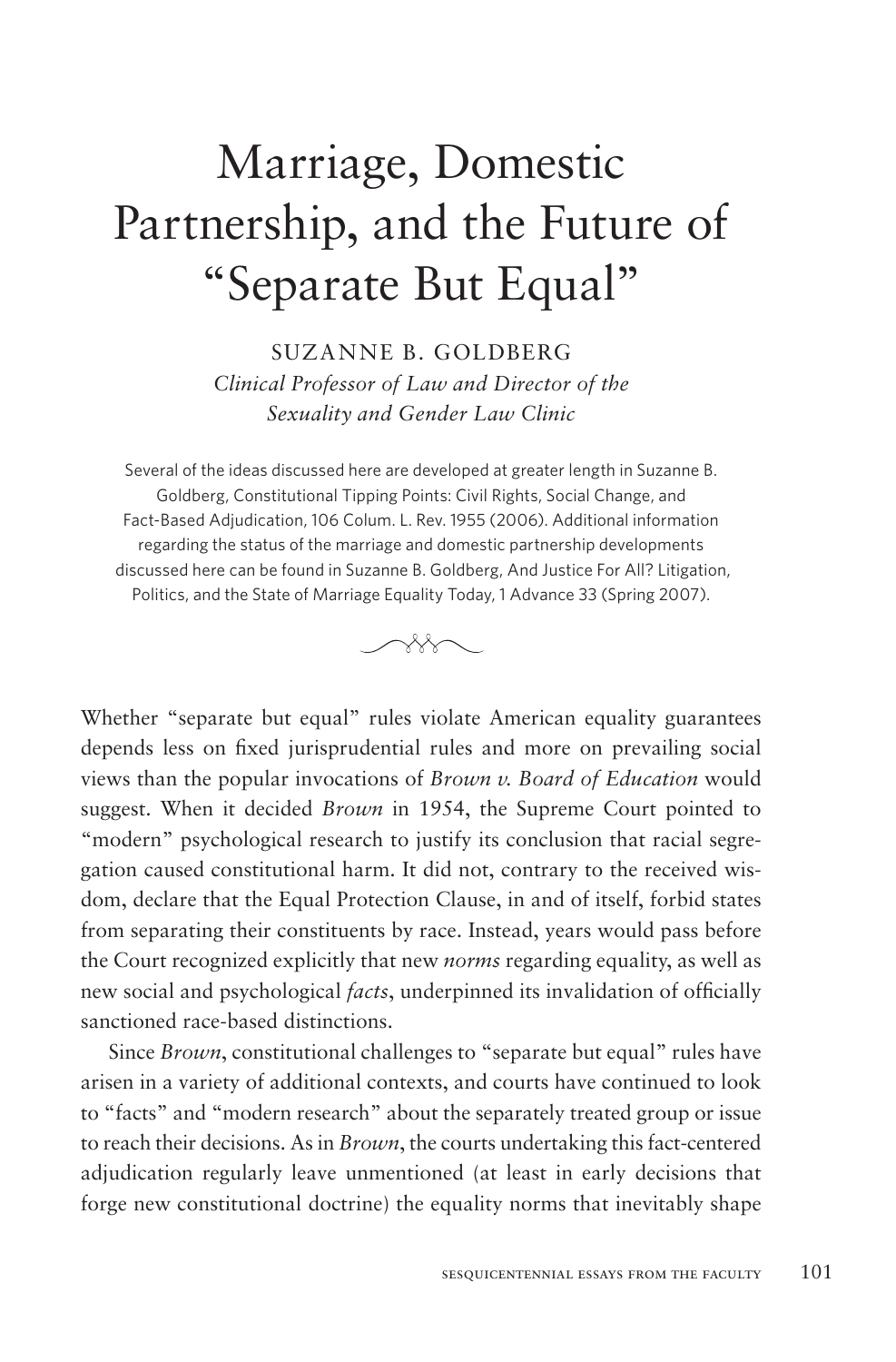their view of the facts. In *Reed v. Reed*, for example, the Supreme Court in 1971 treated women's experience in administering estates as *the* reason for invalidating an estate law prioritizing husbands over wives. The Court neither responded directly to the Idaho high court's observation that "nature itself" justified the sex-based rule nor acknowledged the sex-equality norm that undergirded its first-ever rejection of state-sanctioned sex discrimination.

Today, one cutting-edge location for studying how social change may reshape "natural" differences into legally intolerable classifications is in the roiling conflict over whether same-sex couples should be recognized via marriage or civil unions (or domestic partnerships, as the status is known in some states). As in the early race and sex discrimination cases, many courts (and elected officials) have studiously avoided addressing the implications of the "separate but equal" relationship-recognition rules they are being asked to evaluate.

To be sure, most states provide no formal legal recognition at all for same-sex couples, and some have gone so far as to amend their constitutions to underscore the point. At the same time, however, a number of states have changed their relationship rules quickly and substantially. Although the current debate about the relative merits of marriage and civil union was all but unimaginable until 1993, when the Hawaii Supreme Court rejected the government's motion to dismiss a marriage equality suit brought by gay and lesbian couples, all signs suggest that the rapid change will continue.

For those states that have created civil union as a marriage-like status that provides the state-controlled benefits and obligations of marriage, the "separate but equal" question is front and center. And while constitutional equality doctrine has some role, changing societal views regarding both gay people and marriage are unquestionably an equally if not more influential factor shaping the analysis of whether the distinction in relationship-recognition rules should be tolerated.

At a time when the prevailing public view was that same- and differentsex couples were fundamentally different, whether along functional, legal, moral, or other dimensions, the marriage/civil union question would not have been a difficult one. The different treatment could have been explained by pointing to differences between the couples, so long as those perceptions of difference were widely held.

Today, by contrast, many states and local governments forbid sexualorientation discrimination. In family law, in particular, jurisprudence in the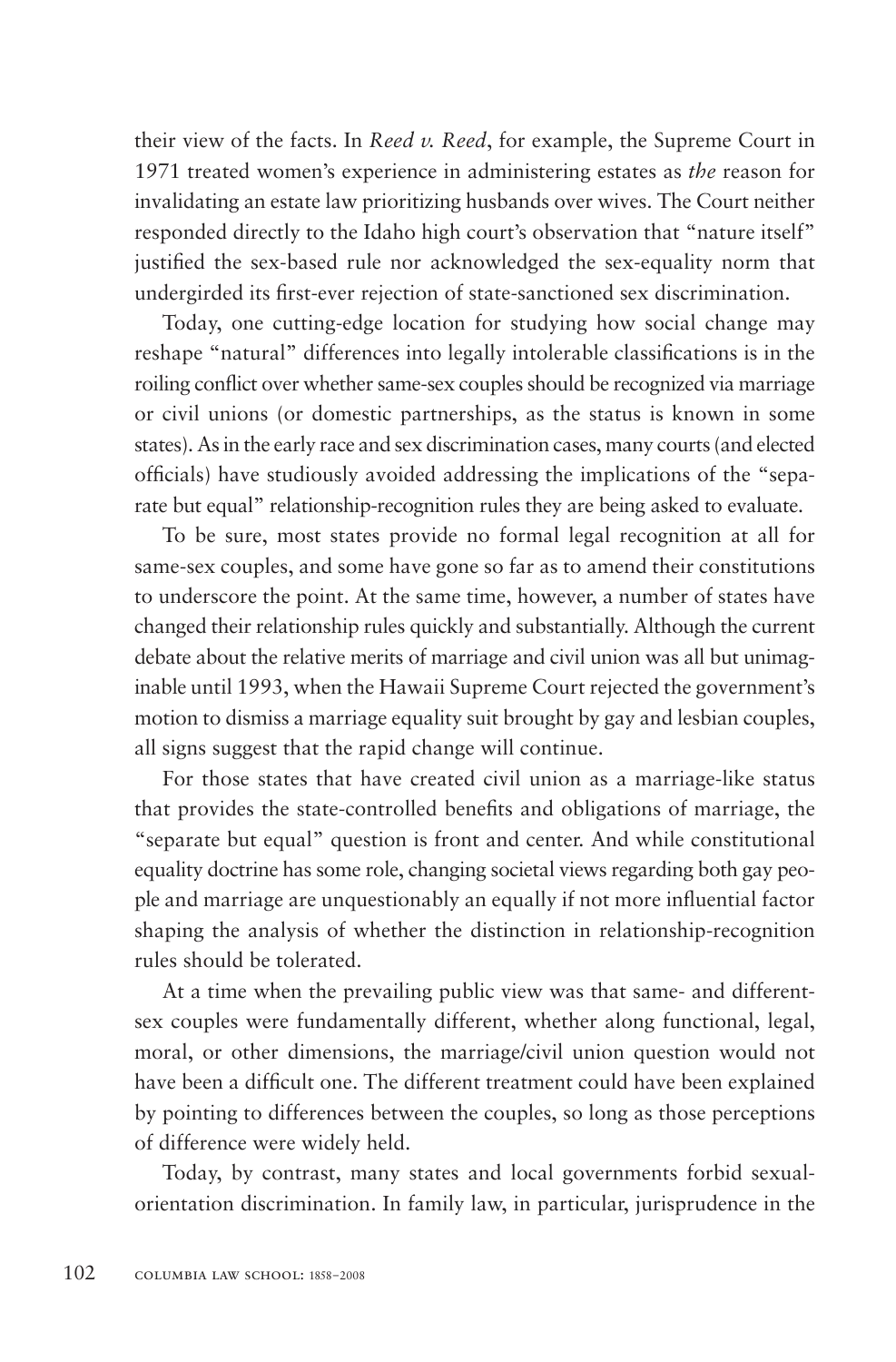overwhelming majority of states holds that sexual orientation is, in itself, irrelevant to parenting ability, and that gay and non-gay parents are similarly situated in adjudications of parental rights. The nation's leading social science experts are in accord, with the American Psychological Association and the American Academy of Pediatrics regularly weighing in to support equal treatment of gay and non-gay parents and adult couples.

Despite these changes in perception and the move toward equal treatment of gay and non-gay people generally, many courts have not "tipped" to the point of rejecting "separate but equal" relationship rules. Instead, several arguments have had significant traction, both in court and in the public debate, to justify the different treatment.

For one, some courts have found that tradition authorizes states to exclude same-sex couples from marriage. After all, the argument goes, marriage has always been between a man and a woman. True enough, as a historical matter, but state marriage rules also, for many years, incorporated race-based distinctions and treated women as the property of their husbands. A second favored argument is that the legislature, not courts, should decide contested public questions, including those regarding the rights of same-sex couples. Apart from questions about whether an "avoidance of public debates" doctrine forms an actual part of equal protection law, we can note simply, for purposes here, that courts regularly decide difficult, politicized questions.

A final argument popular in some quarters is that states have committed no equality violation in reserving marriage for different-sex couples because society, not the state, has endowed marriage with its special social status. This, too, might carry weight if the state did not exercise monopolistic control over civil marriage. As is, though, the state wholly governs access to civil marriage and cannot, under ordinary rules, invoke either social biases or preferences as a legitimate justification for unequal rules.

While none of these leading rationales for "separate but equal" relationship rules presents particularly strong legal arguments in light of contemporary constitutional doctrine, they have, as just noted, continued to hold sway in many jurisdictions. This phenomenon suggests the force of the observation at the outset of this essay—that judicial determinations about the permissibility of separate rules are more culturally contingent than we might ordinarily think.

Although equal protection doctrine surely plays some role, the more powerful influence, it seems, is in societal perceptions of the groups and issue